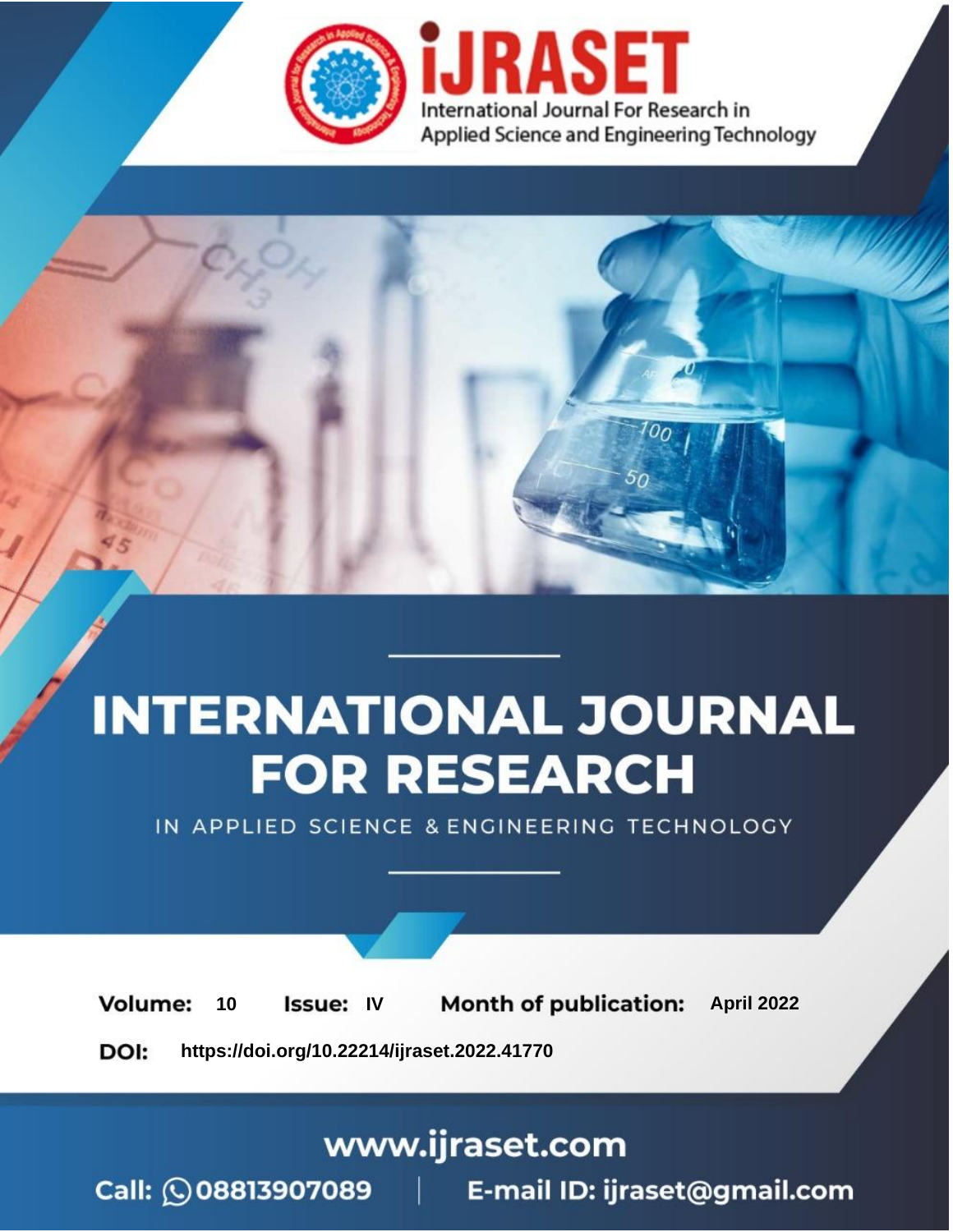

### **Automatic Door Control System with Body Temperature Sensor**

Dr. S. M. Mowade<sup>1</sup>, Akash Katre<sup>2</sup>, Akash Nandanwar<sup>3</sup>, Alok Singh<sup>4</sup>, Akshay Choudhary<sup>5</sup>, Akash Gaydhane<sup>6</sup> *<sup>1</sup>Associate Professor, Department of Mechanical Engineering, Smt. Radhikatai Pandav college of Engineering, Nagpur, Maharashtra, India.*

*2, 3, 4, 5, 6Students, Department of Mechanical Engineering, Smt. Radhikatai Pandav College of Engineering, Nagpur, Maharashtra, India.*

*Abstract: Conventional doors usually consist of key housing and a key saddle to open it in the current pandemic situation that has arisen due to covid-19, so every human being is required to take precautions such as wearing a mask , keeping a distance , washing hands , not touching anything if not unnecessary. Research method literature study, collection of supporting materials and tools, program Design and Realization, testing and Analysis of program Results, making final Report. The automatic door control system with a body temperature sensor is a prototype made to prevent spread of covid-19 by reducing direct physical contact this is spread through droplets attached to conventional doorknobs. Technology can be implemented in crowded areas such as shopping centers offices, restaurants that are placed in indoor areas that are not exposed to direct sunlight. Keywords: Arduino Uno 3, Infrared sensor, MLX90614 Temperature sensor, 16\*2 LCD, Buzzer, L298N Motor driver, DC Motor, 12v Adapter, and LED.*

#### **I. INTRODUCTION**

In today's era, the development of science and technology plays and important role in human civilization. With the increase in knowledge, and technology that is mastered or applied, it is hoped that human can improve overall human welfare, although negative impact always appears along with human technological advance. Today`s technological developments can be seen that many tools have been created in order to provide convenience to the community in carrying out work. For example, to open and close a large door if done manually it will take lot of times and energy. In this case, a tool will be made that can be used to that the door can open and close itself automatically. Conventional doors usually consist of key housing and key saddle to open it. Generally, the door can be made more practical in the office. The door will automatically open if there is a stimulus (physical energy) that move it. Fore example, when someone wants to enter the room, the door will automatically open. Doors like this can be designed using automatic control using embedded system equipment such as microcontrollers. This automatic door system can be designed using automatic control combined with sensors and servo motors. In terms of input equipment, a PIR (Passive Infrared Receiver) sensor is used which can detect humans approaching the door, this PIR sensor will send a single to the Arduino process unit in which there is a microcontroller chip the microcontroller will send the processed data to the servo motor so that it can open closed the door automatically. In the current pandemic situation that has arisen due to COVIND 19, so every human being is required to pay precautions such as a wearing mask, keeping a distance, washing hand, not touching any think if not unnecessary. bit something like tables, door, vehicle, etc. we touch so tree is a possibility of spreading diseases. On campuses and offices, people meet so there is a possibility of spreading diseases by touching doors or other things that contain. this project is date on automation, where we will make an automatic door opening and closing mechanism.

#### **II. LITERATURE REVIEWS**

After reviewing the various research paper relevant to Coconut Peeling Machine, the conclusions are stipulated below.

*1) Swapnil kumbhar Kirti raj Patil [1]:* In this Research paper author says that the COVID-19 pandemic has pushed us to accept certain changes and has made us more vigilant. With no infection specific and evidence-based remedy available yet with all public places opening, prevention is only option we are left with. Sanitizers have become the most significant commodities right now. By the new rules and regulations given by WHO vigorous sanitization is needed to survive. The paper gave the solution for the problem stated. The paper introduces an automatic hand sanitizer and temperature sensing system, to keep the hand sanitized whenever a person wants to do it, without a contact with the sanitizing machine. The temperature sensor on touching gives the body temperature of the person. If the body temperature is normal, then the door is automatically opened else the door will remain closed.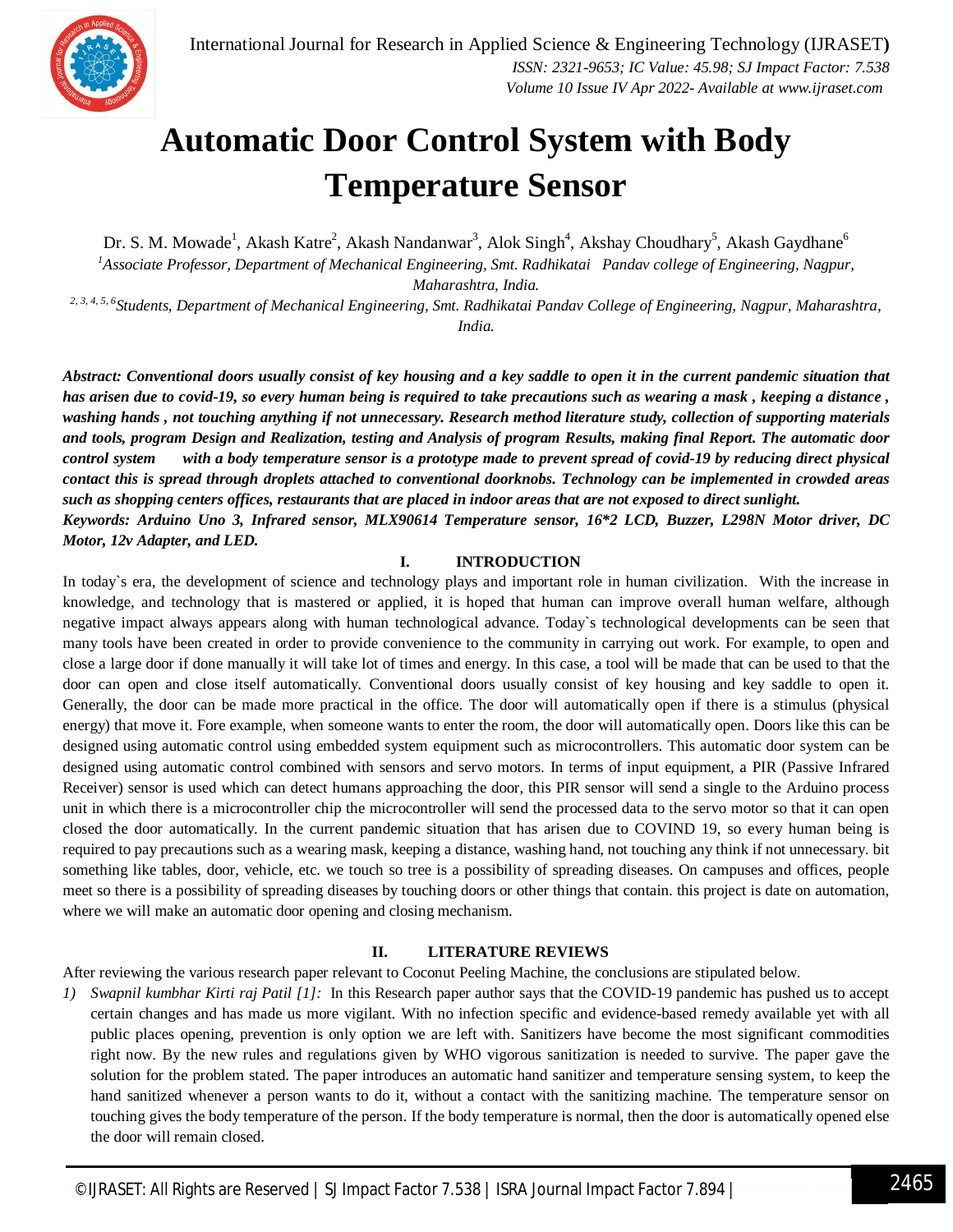

 *ISSN: 2321-9653; IC Value: 45.98; SJ Impact Factor: 7.538 Volume 10 Issue IV Apr 2022- Available at www.ijraset.com*

- *2) Apip supriana, Bayi Adi parkosa [2]:* The main objective of this research is to investigate the implementation of the IOT prototype that contributes to the movement to prevent COVID-19 transmission to support COVID-19 free programs among higher education institutions in Bogor with the implementation of the existing system. Several efforts were made, one of which was checking the body temperature when entering the room. for normal temperature will be allowed to enter and if fever is not allowed to enter. Body temperature measurement can also be done with conventional infrared thermometers that have been circulating in the community, but this infrared thermometer requires guards for its operation who will be at risk of contracting COVID-19. Then a body temperature measurement tool was built using the Arduino Mega2560 microcontroller and web assistance to minimize the spread of COVID-19 when entering the room. There are several methods including Analysis, Design, Implementation, Testing. This tool is designed to use the MLX90614-DCI sensor as a temperature sensor which will be displayed on the LCD if the temperature is normal then the relay will cut off electricity on the electromagnetic door so that the door lock will open and vice versa. The temperature that is read will be stored in the database and will appear on the web to monitor the temperature read by the body temperature measuring device. This tool has been tested for comparison with conventional infrared thermometers with a difference of 0.3oC so that it is feasible to use.
- *3) Tonny Heng Yew Ling et.al. [3]:* Patient health monitoring is a common thing done by doctors to monitor their patients' health. The most crucial reading monitored by doctors is the patient's read time body temperature. Unfortunately, current system used by doctors required them to see patients face to face, and the doctors will have to walk door to door to check the patient's temperature. "The Non-Intrusive Human Body Temperature Acquisition and Measurement System" is a one-off health system to monitor the patient's temperature by using computer. The aim of developing this system is to provide body temperature measurement without being intrusive and uncomfortable. It also processes less threat to the doctor when testing patient's body temperature because diseases have chance to infect the doctor. This system is also convenient for patient measure body temperature. This is because it can be installed or mounted on the wall. By using this system, infrared temperature sensor plays an important role. The radiation of infrared temperature sensor determines temperature. It can be used at airports, schools and clinics to prevent disease from spreading disease. Another aim of this project is to measure body temperature accurately. When infrared temperature sensor detects the human body temperature, it will transmit the data to microcontroller. Microcontroller plays its roles to send data to the computer by using Zigbee. The user can get the results from the computer.
- *4) B V arshini, HR Yogesh et.al. [4]:* COVID 19 pandemic is causing a global health epidemic. The most powerful safety tool is wearing a face mask in public places and everywhere else. The COVID 19 outbreak forced governments around the world to implement lockdowns to deter virus transmission. According to survey reports, wearing a face mask at public places reduces the risk of transmission significantly. In this paper, an IoT-enabled smart door that uses a machine learning model for monitoring body temperature and face mask detection. The proposed model can be used for any shopping mall, hotel, apartment entrance, etc. As an outcome a cost-effective and reliable method of using AI and sensors to build a healthy environment. Evaluation of the proposed framework is done by the Face Mask Detection algorithm using the TensorFlow software library. Besides, the body temperature of the individual is monitored using a non-contact temperature sensor. This proposed system can detect the users from COVID 19 by enabling the Internet of Things (IoT) technology.
- *5) Wenhong Yu, et.al. [5]:* At present, COVID-19 is raging in many countries, which poses a great threat to people's life, health, social and economic development. Body temperature screening is very helpful for early detection of potential infected persons and blocking the spread of the epidemic. The paper mainly introduces the body temperature detection and data acquisition system and designs a system with the function of non-contact temperature measurement and automatic data collection system. This system is suitable for the company or school where the flow of people is large and the temperature needs to be measured quickly, and upload information in real time.
- *6) Sumeeth Asnani et.al. [6]:* Amongst the various symptoms developed by humans infected with Coronavirus disease (COVID-19), rise in body temperature is the most preliminary symptom. As the corona virus is highly contagious, it is very important to avoid physical contact with an infected person in order to prevent the spread of this pandemic. Towards achieving this, entry into public places such as airports, railway stations, malls, schools and colleges, offices, etc. is allowed after scanning of body temperature manually through infra-red temperature guns. However, apart from being cumbersome and time consuming, this method of temperature scanning and manually regulating entry is unsafe too. Moreover, there is no record keeping and monitoring of any individual who is diagnosed with fever and can be a suspected COVID-19 virus carrier. As the virus is highly transmittable, it is thus imperative to automate the entry of people based on body temperature measurement. This paper covers designing and developing a system which would measure the body temperature and regulate the entry of people through a mechanized door which would be actuated for opening only if the person seeking entry does not have fever. The system would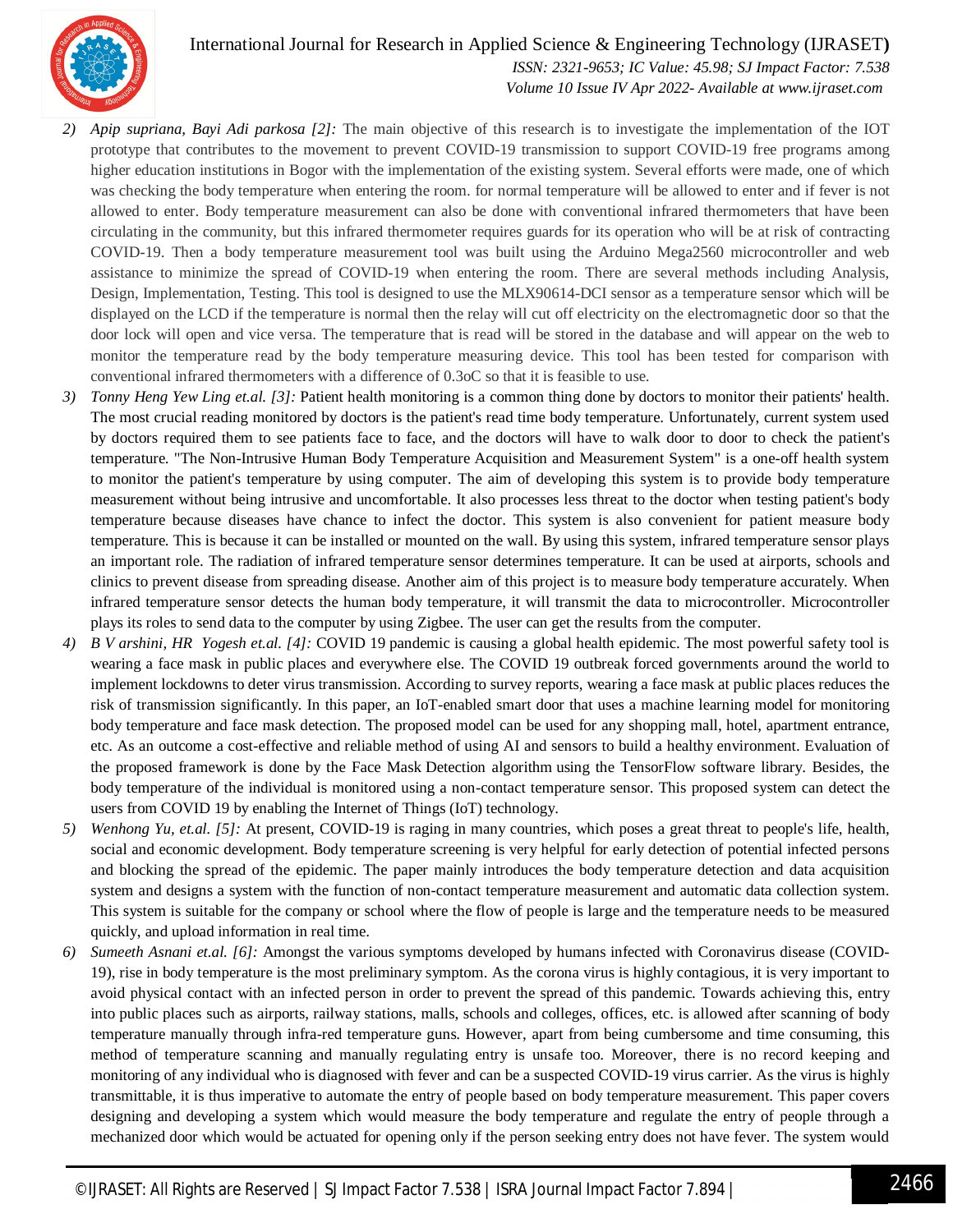

International Journal for Research in Applied Science & Engineering Technology (IJRASET**)**  *ISSN: 2321-9653; IC Value: 45.98; SJ Impact Factor: 7.538 Volume 10 Issue IV Apr 2022- Available at www.ijraset.com*

also have a digital camera for capturing the Aadhar card/ID card details of any fever infected person at the entry point and these details can be transmitted to any designated email ID by a network video recorder, which would also be part of the system.

- *7) Azmi, F., et.al. [7]:* Since the end of 2019, the spread of Corona Virus Disease (COVID-19) has always shown an increase from time to time, this is due to the rise of physical contact, both directly between humans and through contact with equipment or public facilities. Automated public facilities and early detection of humans who have the potential to spread disease are effective ways to prevent physical contact between the spreader and other humans. Body temperature is one indicator that shows how the human body is and its ability to generate or reduce heat in the body. Based on the information obtained, the normal human temperature is in the range of 36.5-37.20C, whereas if it is above that temperature a person can be said to have a fever, where fever is a symptom of COVID-19. However, the human body temperature is also relatively fluctuating depending on activities and environmental conditions. For this reason, a method that makes it easier to analyse body temperature based on grouping is used, namely the fuzzy logic method which is implemented into the Arduino Uno microcontroller as an automatic control tool
- *8) MIA GALINA, et.al. [8]:* An automatic hand cleaning box is a device that can help the hand cleaning process be more efficient than conventional hand washing. The Covid 19 pandemic situation requires a device with a contactless system to reduce the spread of the virus. This research aims to develop an automatic hand sanitizer box that can read body temperature using MLX90614 temperature sensor combined with a solenoid door lock to keep someone who enters the room clean their hands and have a temperature below the limit. When entering the room, body temperature measurement is done by placing the visitor's hand on the left and right sides of the automatic hand sanitizer box, equipped with sensor MLX90614. This system works accurately and can read body temperature optimally from 1 cm - 3 cm, with the difference between the thermometer guns only ranging from -0.27%~-1.92%. Furthermore, the ADHC system is able to increase time efficiency by 83,15% if compared with the conventional method.
- *9) Nur Hudha Wijaya, Zanella Oktavihandani,* et.al. [9]:Measuring body temperature depends on the type of thermometer and measured body area. A thermometer placed on the tympanic membrane is considered ideal because the tympanic membrane and hypothalamus have arterial blood supply originating from the carotid artery (neck). Therefore, it is considered directly close to the core temperature. The Tympani Thermometer with external storage can facilitate the doctor's performance in diagnosing patients. This tool is designed using the MLX90614 sensor as a passive infrared sensor that can receive infrared energy from the tympanic membrane. The study aims to design a tympani thermometer. It compared the measurement results of the designed tool with ear thermometers that have been calibrated to get the error value. Based on the results, this prototype works well and has an error of 0.7°C in the left ear and an error of 0.24°C in the right ear.
- *10) Chan LekTan<sup>12</sup>Elizabeth K.Cooke<sup>12</sup>et.al. [10]:* Prolonged deviations in core body temperature outside a narrow range are incompatible with life, and consequently, body temperature is tightly regulated by a homeostatic system . In response to cold or warmth, the brain triggers an array of counter regulatory responses that defend body temperature against change. These responses include both autonomic effectors such as thermogenesis, vasodilation, and sweating, as well as behavioral mechanisms that trigger flexible, goal-oriented actions, such as warm- or cold-seeking, nest building, and putting on clothing. How the brain coordinates these diverse effector mechanisms in order to achieve body temperature stability is a longstanding and unresolved question. Classical models posited the existence of a central integrator in the brain that senses temperature signals, compares them to a set point, and then orchestrates the homeostatic response . In contrast, more recent theories propose that the brain has no central integrator for body temperature; instead, thermoregulatory effectors are thought to be regulated independently, giving the appearance of coordinated action without the existence of a controller . Discriminating between these models has fundamental implications for our understanding of how the brain gives rise to homeostasis, yet at present these ideas remain speculative due to the lack of information about the underlying neural substrates. Progress toward addressing these questions will require a deeper understanding of the cells and circuits that mediate thermoregulation.
- *11) Hemlata Panwar, Raksha, Gajendra Singh Sherawat, et.al. [11]:* Nowadays, everyone prefers thermal screening test to protect against corona, whenever you go inside the mall, multiplex, supermarkets, railway stations, airports, and various other places before granting access to the visitors. You need a human for that thermal screening test at the entrance, then this automatic door will not require that person, it will automatically go to thermal screening whenever, In this every human will have to bring his/her hand forward and put it in front of the sensor, then there will be display a temperature on the screen, then it will show the temperature under controlled or not. The MLX90614 is a high- performance Infrared Temperature Sensor that can be used to automatically make a temperature check-up and decide whether to grant the door access. The body temperature is under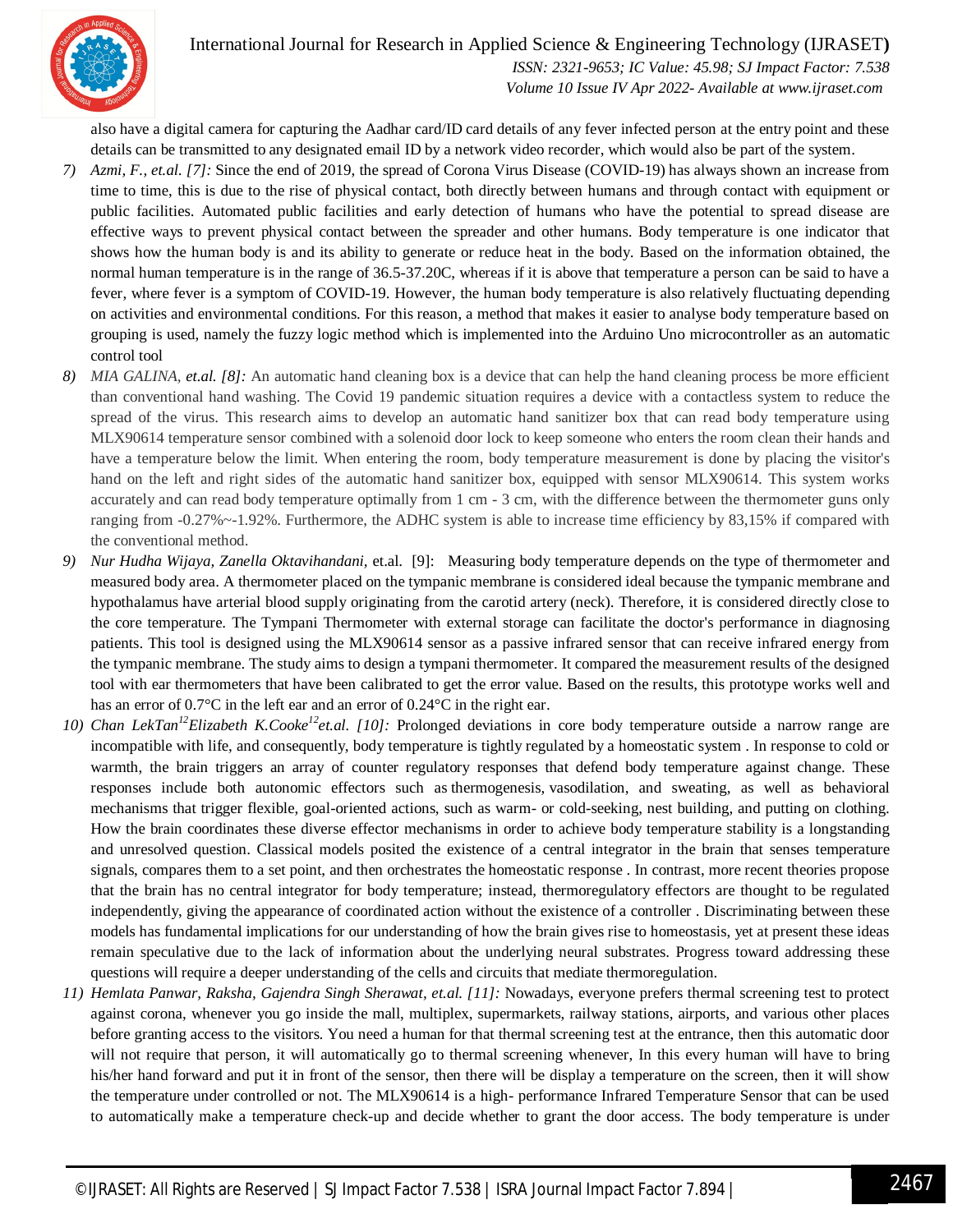

 *ISSN: 2321-9653; IC Value: 45.98; SJ Impact Factor: 7.538 Volume 10 Issue IV Apr 2022- Available at www.ijraset.com*

controlled when the door will open automatically it shows green light and the door will not open when the body temperature is out of range it shows red light. Keywords- Infrared Temperature Sensor

- *12) HongXiang Kou, YiQiang Zhao Kang Ren et.al. [12]:* The body temperature of cattle varies regularly with both the reproductive cycle and disease status. Establishing an automatic method for monitoring body temperature may facilitate better management of reproduction and disease control in cattle. Here, we developed an Automatic Measurement System for Cattle's Surface Temperature (AMSCST) to measure the temperature of metatarsus by attaching a special shell designed to fit the anatomy of cattle's hind leg. Using AMSCST, the surface temperature (ST) on the metatarsus of the hind leg was successively measured for 24 hours a day with an interval of one hour in three tested seasons. Based on ST and rectal temperature (RT) detected by AMSCST and mercury thermometer, respectively, a linear mixed model was established, regarding both the time point and seasonal factors as the fixed effects. Unary linear correlation and Bland-Altman analysis results indicated that the temperatures measured by AMSCST were closely correlated to those measured by mercury thermometer ( $R^2 = 0.998$ ), suggesting that the AMSCST is an accurate and reliable way to detect cattle's body temperature. Statistical analysis showed that the differences of STs among the three seasons, or among the different time points were significant  $(P<0.05)$ , and the differences of RTs among the different time points were similarly significant (*P*<0.05). The prediction accuracy of the mixed model was verified by 10-fold cross validation. The average difference between measured RT and predicted RT was about 0.10  $\pm 0.10^{\circ}$ C with the association coefficient of 0.644, indicating the feasibility of this model in measuring cattle body temperature. Therefore, an automated technology for accurately measuring cattle body temperature was accomplished by inventing an optimal device and establishing the AMSCST system.
- *13) Abhishek Dewangan et.al. [13]:* The idea of the proposed system i.e. "Automated Door Lock and Sanitiser Dispenser System for Covid 19" has risen keeping in mind the current unavoidable issue faced by the world i.e. Covid 19. As Covid 19 variant is becoming precarious day by day so, this calls for certain emergent and effective ways to be espoused to control the spread of the virus. Fever is a common symptom of Covid19, it is one of the ways our body tries to fight off infection, and fever can be detected by detection of body temperature. All of us are familiar with the method that's being adopted in public places like Malls, Airports, etc, that's the method of measuring temperature to detect if the person is infected with this virus (Coronavirus) and consequently preventing the spreading of this virus. A person with a body temperature of 100.6-degree Fahrenheit is a Coronavirus-infected patient. This temperature is two notches above the normal or standard body temperature i.e., 98.6-degree Fahrenheit. Health and hygiene go hand in hand and good health requires fine hygiene methodologies.
- *14) Trung Thien Pham et.al. [14]:* This paper researched about the solution of designing the public disinfection chamber which helps us prevent SARS-CoV-2 epidemic. The disinfection chamber can provide automatic hand sanitizer, body temperature measurement system, and display the result of body temperature on the screen. Moreover, it can warn with excessive body temperature, 3600 automatic disinfection spraying system with silver nano antiseptic solution. The result of the study is acceptable and highly applicable in community, improving the capability of preventing SARSCoV-2 epidemic.
- *15) Aman Saini et.al. [15]:* The COVID-19 pandemic also known as the Corona Virus worldwide epidemic is contemplate as the transcendent critical global health disaster in the world. Pneumonia, acute respiratory syndrome, and even death is the severity of this virus. We are living in a situation where Covid infection cases can be increased unexpectedly anytime if we do not follow the advisory of World Health organization (WHO). Most people who are infected with the virus has experienced mild to moderate fever. This virus spread rapidly in public places such as hospitals, metro station, railway station, malls etc. In such crowded areas, the chances of virus spread is high and we can prevent this by social distancing and measuring the temperature of every individual without using human interference. In our idea we have introduced a fully automatic temperature detection system which would energized by piezoelectric generator. We have also implemented an automatic door opening system in which the door of a particular place will remain closed if temperature is above the pre-set value. The opening and closing of door is done through the piezoelectric generated power.
- *16) Hanifudin Sukri et.al. [16]:* The world is currently being hit by the COVID-19 virus. In this New Normal era, a rule is enforced that everyone must wear a mask wherever we are. Checking masks and body temperature is still done manually or by human observation, thus allowing for inaccuracies in observing and checking temperature. The problem occurred at Trunojoyo Madura University which still uses a manual mask and body temperature checking system. So, for accuracy and to reduce the risk of contracting officers. A tool was created to detect the mask and temperature automatically. In this study using a camera, temperature sensor MLX90614, and proximity sensor using Raspberry Pi. This research uses a machine learning system with the Deep Learning Convolutional Neural Network (CNN) Single Shot Detector (SSD) method. From this study, the results of mask detection obtained a success percentage of 93.4% and an error percentage of 6.6% from the entire test and obtained an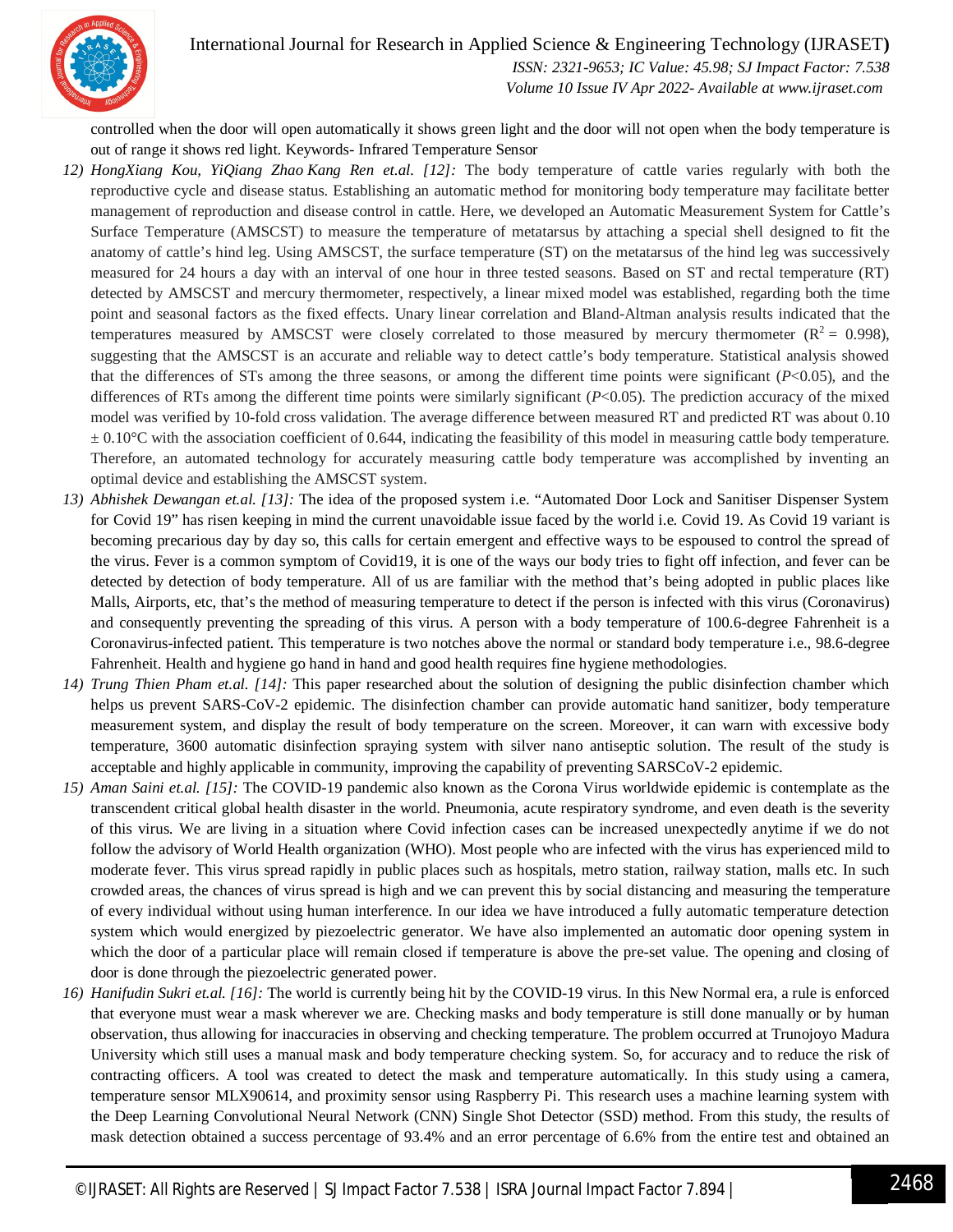

 *ISSN: 2321-9653; IC Value: 45.98; SJ Impact Factor: 7.538 Volume 10 Issue IV Apr 2022- Available at www.ijraset.com*

average detection time of 2.63 seconds. And the average time of the whole system is 3.8 seconds. In this study, there was a delay during detection due to the heavy computational load on the system, so for further research, use a mini pc that has better performance.

- *17) Zanella Oktavihandani,* et.al. [17]:Measuring body temperature depends on the type of thermometer and measured body area. A thermometer placed on the tympanic membrane is considered ideal because the tympanic membrane and hypothalamus have arterial blood supply originating from the carotid artery (neck). Therefore, it is considered directly close to the core temperature. The Tympani Thermometer with external storage can facilitate the doctor's performance in diagnosing patients. This tool is designed using the MLX90614 sensor as a passive infrared sensor that can receive infrared energy from the tympanic membrane. The study aims to design a tympani thermometer. It compared the measurement results of the designed tool with ear thermometers that have been calibrated to get the error value. Based on the results, this prototype works well and has an error of 0.7°C in the left ear and an error of 0.24°C in the right ear.
- *18) Kirti raj Patil [1]:* In this Research paper author says that the COVID-19 pandemic has pushed us to accept certain changes and has made us more vigilant. With no infection specific and evidence-based remedy available yet with all public places opening, prevention is only option we are left with. Sanitizers have become the most significant commodities right now. By the new rules and regulations given by WHO vigorous sanitization is needed to survive. The paper gave the solution for the problem stated.
- *19) Okuzu Daniel I. et.al. [19]:* People are still dying every day, of covid-19. As of April 1, 2021, approximately 3 million deaths had been traced to COVID-19 globally, with over 2,000 deaths from Nigeria. These deaths are increasing, every hour, as a result of a continuous transmission of the virus among people, and also due to the violations of the covid-19 preventive measures, recommended by the World Health Organisation. However, to save humanity from this novel virus and also to prevent transmission of other future viruses, hence led to the purpose of this paper. This paper introduces an artificial intelligence door as a solution to covid-19 transmission in public buildings. It establishes how 3D sensor, facemask detection camera, infrared thermometer, and sanitizer dispenser will prevent human crowd, reduce violation of facemask rules, identify covid-19 suspects, and ensure hand sanitization respectively, when integrated in a door. The priority of this design is to save mankind.
- *20) Tsu-Tian Lee et.al. [20]:* The current populace of the elderly is apparently abandoned by the younger generations due to their individual circumstances. To heighten the vitality and strengthen the fitness of elders, assisting a home care system can be an admittance that provides comprehensive nursing and monitoring them in the regular interim. To deliver an interactive service supervision platform to the elders a smart environment of various sensors are clubbed together to establish an intuitive platform that can control the home appliances and gadgets within the living space of elders. The proposed system used voice and gesture (MPU6050 accelerometer) to control the home appliances like turning on/off the light, closing/opening of curtains, TV, and fan or AC within the living spaces. The system also monitors the real-time activity like heart rate and body temperature for the elderly citizens. In the case of emergency, for instance, anomalous behaviors like heart stroke occurs, the proposed system setup triggers an alarm and the emergency bulb will be strikes "on" to alert their kin. This smart environment can set the temperature and help control the living parameters based on the users' comfort and their health conditions. The whole design is to provide modest support systems for the elder to live healthily and safely in an independent living environment.
- *21) Singh Sherawat et.al. [21]:* The COVID 19 outbreak forced governments around the world to implement lockdowns to deter virus transmission. According to survey reports, wearing a face mask at public places reduces the risk of transmission significantly. In this paper, an IoT-enabled smart door that uses a machine learning model for monitoring body temperature and face mask detection. The proposed model can be used for any shopping mall, hotel, apartment entrance, etc. As an outcome a cost-effective and reliable method of using AI and sensors to build a healthy environment. Evaluation of the proposed framework is done by the Face Mask Detection algorithm using the TensorFlow software library. Besides, the body temperature of the individual is monitored using a non-contact temperature sensor. This proposed system can detect the users from COVID 19 by enabling the Internet of Things (IoT) technology.
- *22) Sumeeth Asnani et.al. [22]:* Amongst the various symptoms developed by humans infected with Coronavirus disease (COVID-19), rise in body temperature is the most preliminary symptom. As the corona virus is highly contagious, it is very important to avoid physical contact with an infected person in order to prevent the spread of this pandemic. Towards achieving this, entry into public places such as airports, railway stations, malls, schools and colleges, offices, etc. is allowed after scanning of body temperature manually through infra-red temperature guns. However, apart from being cumbersome and time consuming, this method of temperature scanning and manually regulating entry is unsafe too. Moreover, there is no record keeping and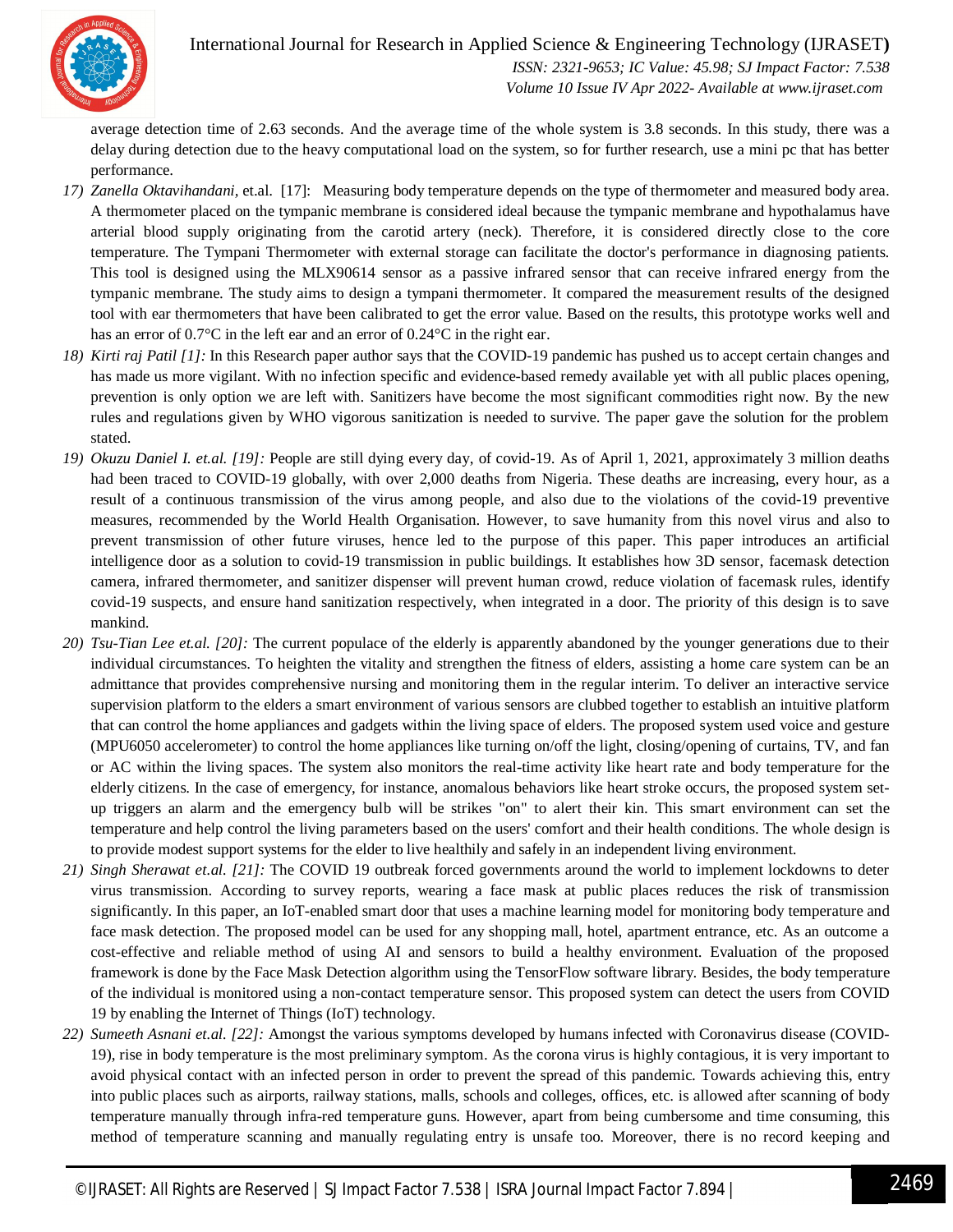

 *ISSN: 2321-9653; IC Value: 45.98; SJ Impact Factor: 7.538 Volume 10 Issue IV Apr 2022- Available at www.ijraset.com*

monitoring of any individual who is diagnosed with fever and can be a suspected COVID-19 virus carrier. As the virus is highly transmittable, it is thus imperative to automate the entry of people based on body temperature measurement. This paper covers designing and developing a system which would measure the body temperature and regulate the entry of people through a mechanized door which would be actuated for opening only if the person seeking entry does not have fever. The system would also have a digital camera for capturing the Aadhar card/ID card details of any fever infected person at the entry point and these details can be transmitted to any designated email ID by a network video recorder, which would also be part of the system.

- *23) Gopas Pasaribu. [23]:* In this research paper author says that to made Since the end of 2019, the spread of Corona Virus Disease (COVID-19) has always shown an increase from time to time, this is due to the rise of physical contact, both directly between humans and through contact with equipment or public facilities. Automated public facilities and early detection of humans who have the potential to spread disease are effective ways to prevent physical contact between the spreader and other humans. Body temperature is one indicator that shows how the human body is and its ability to generate or reduce heat in the body. Based on the information obtained, the normal human temperature is in the range of 36.5-37.20C, whereas if it is above that temperature a person can be said to have a fever, where fever is a symptom of COVID-19. However, the human body temperature is also relatively fluctuating depending on activities and environmental conditions. For this reason, a method that makes it easier to analyze body temperature based on grouping is used, namely the fuzzy logic method which is implemented into the Arduino Uno microcontroller as an automatic control tool
- *24) Mohamed Aasif et.al. [24]:* With an aggregate of 74, 390 COVID-19 affirmed cases in the Philippines [13], the nation keeps on executing more tight careful steps particularly with the re-opening of business and government foundations in regions under General Community Quarantine. This paper proposes a programmed social removing entryway and internal heat level recognition sensor that utilizes infrared, ultrasonic, and infrared thermometer sensors to augment productivity and limit cost. The ultrasonic and infrared sensors are combined with a speaker to screen and keep up the social separating of individuals entering the door. A programmed non-contact, internal heat level is introduced toward the finish of the passageway to check the temperature of people before at long last entering the area. A bell alerts when the recognized internal heat level is above typical to flag the door faculty for guaranteed activity. Arduino Uno runs the sensors, speaker and signal.
- *25) G. Sujaykumar et.al. [25]:* The classification of COVID-19 as global pandemic has led researchers and scientists to design solutions in order to reduce the fast spreading of the virus. This paper presents a novel detection and control system that utilizes Computer Vision based video analytics to help in reducing the speed of the spreading of the virus by recognizing people and detecting masks. The system uses the body temperature and other user biometrics to give access to a particular environement. The proposed system is able to identify a person who wants to access an environment and tracks his movement. The system can also control the door of the main entrance, the elevator, or any access zone, and generate audio notifications to alert user(s) to put their mask(s). The implementation results show that the proposed system has the advantages of a high sensitivity of 98.8% for front faces and 90.3% for turned faces, and ensure a safe environment while preserving the benefits of being modular and low cost.

#### **III. CONCLUSION**

The automatic door control system with body temperature sensor has been completed. The design of this prototype uses an arduino microcontroller using the C programming language. The accuracy of the MLX90614 temperature sensor compared to a thermogun is 95%, so that the sensor can be used as a body temperature measuring device. The test results on the prototype prove that all systems and components of the automatic door control system with body temperature sensors can work with a percentage level of 100%. Therefore, an automatic door control system with a body temperature sensor can be implemented in crowded areas such as shopping areas, offices, restaurants that are placed in indoor areas or indoor areas that are not exposed to direct sunlight. In this study has shown significant results The accuracy of the MLX90614 temperature sensor compared to a thermogun is 95%.

#### **REFERENCES**

[3] Tonny Heng Yew Ling, Lim Jin Wong; Jocelyn Ee Hung Tan; Kwong Yao Kiu "Non-intrusive human body temperature acquisition and and monitoring system", E&E Dept., Univ. Coll. of Technol. Sarawak, Sibu, Malaysia. ISSN: 1555-4789 ISSUE 2, Volume 1, (2020), ISSUE 2, Volume 1, pp. 42-47, (2020).

<sup>[1]</sup> Swapnil kumbhar, Kartik raj Patil, Shubham lohar, Venkatesh bogle, A R Patil.," Thermal control contactless smart door system and touchless sanitizer!", International Journal of Innovative Research in Science Engineering and Technology. ISSN (online): -2278-0181 ISSN (Print): 2278-0181, Issue 05, volume 10 (may 5).

<sup>[2]</sup> Apip Supriana, Bayu abi prakosa, Ritzkal,"Implementation of body temperature checking with automatic door lock wed and arduino asistance ",Manajeman technology of komunikasi. e-ISSN 2395 P-ISSN: 2395-0072, ISSUE 03, volume 5, 7 (November 2021).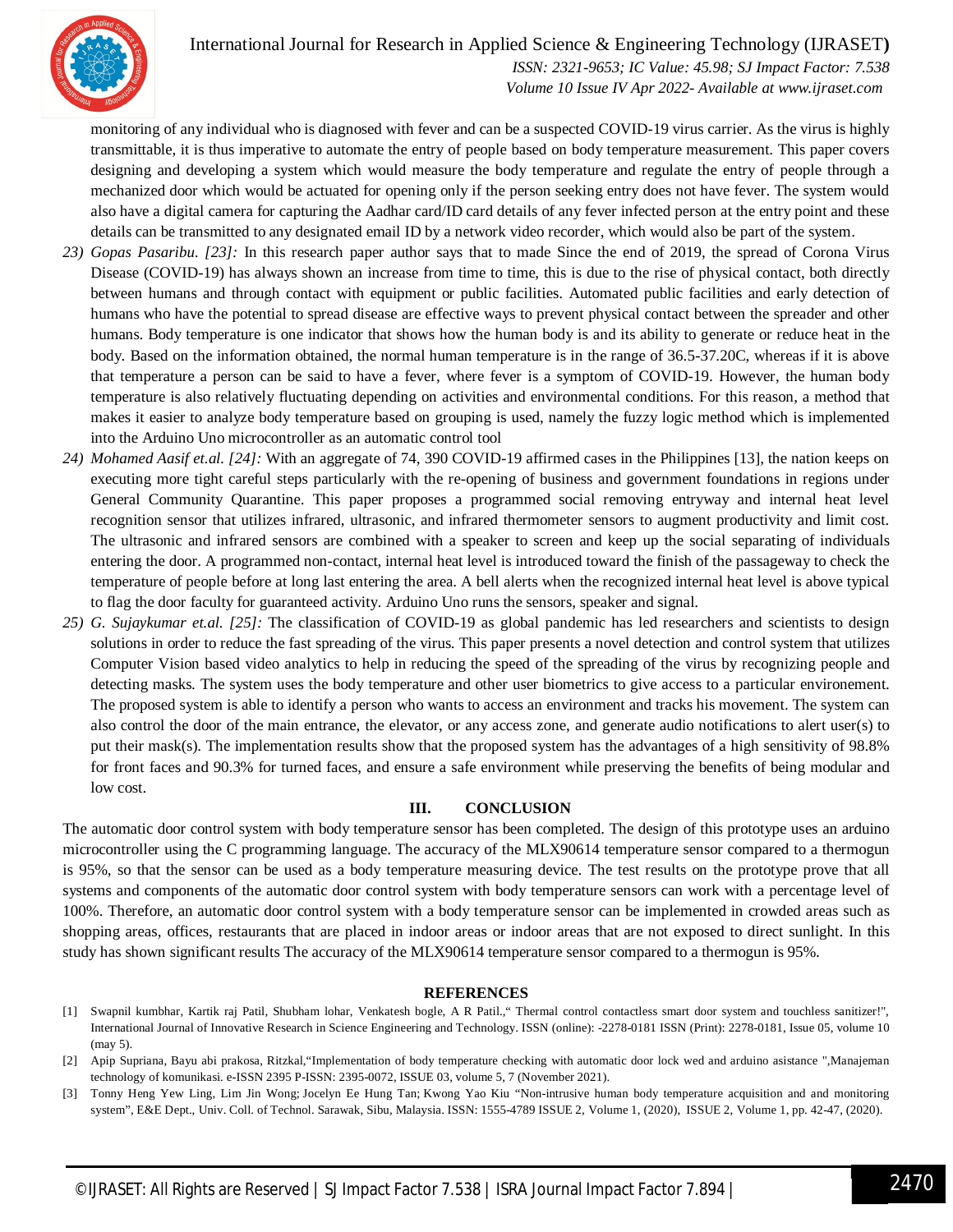

 *ISSN: 2321-9653; IC Value: 45.98; SJ Impact Factor: 7.538*

 *Volume 10 Issue IV Apr 2022- Available at www.ijraset.com*

- [4] B V arshini, H R Yogesh, Syed Danish, Pasha Maaz Suhail, V Madhumitha, Archana Sasi,"IoT-Enabled smart doors for monitoring body temperature and face mask detection", International Journal of Engineering and technology, Volume 2, Issue 2, November 2021, Pages 246-254
- [5] Wenhong Yu, Chenlu Luo and Kuan Wang,"body temperature detection and data collecting covid 19" International Journal of Engineering Research and general science. E3S web conf. Volume 233 ISSN: 2091 -2730).
- [6] SumeethAsnani; AshwiniKunte; Mohammed Hasan Charoliya; Nivaan Gupta Temperature actuated non-touch automatic door" International Journal of Innovative Technology & Creative Engineering, ISSN: 21298041, VOL.2, NO.3, (OCT 2021).
- [7] Azmi, F., Pasaribu, G., & Imanuel, R. (2021). HEALTHY SMART DOOR BASED ON BODY TEMPERATURE USING ARDUINO UNO AND FUZZY LOGIC. INFOKUM, 9(2, June), 236-241.
- [8] MIA GALINA, GHALIB EKO PRASETYO, ERWIN SITOMPUL, ANTONIUS SUHARTOMO, " Automatic door lock with hand cleaning infra-red temperature sensor ", SCIENCE DIRECT, ISSN NO:- 225-229, Volume 6, (2016).
- [9] Nur Hudha Wijaya, Zanella Oktavihandani, Kunal Kunal, Elsayed T.Helmy, Phong Thanh Nguyen "the design of tympani thermometer using pasiiveinfrared sensor", The International Journal of Engineering and Science, ISSN No. : 2319-1813, Issue 10, Volume 8, (2019).
- [10] Author links open overlay panelChan LekTan<sup>12</sup>Elizabeth K.Cooke<sup>12</sup>David E.Leib<sup>123</sup>Yen-ChuLin<sup>12</sup>Gwendolyn E.Daly<sup>12</sup>Christopher A.Zimmerman<sup>123</sup>Zachary A.Knight<sup>1234</sup>" warm sensitive nerouns that control body temperature ", De La Salle University Research. July 7 to 9, (2021).
- [11] Hemlata Panwar, Raksha, Gajendra Singh Shekawat, " Automatic thermal screening door", International. Journal of Innovative technology and Exploring Engineering, ISSN :-2454-2054 , Issue-5 volume 9, (march-2021).
- [12] HongXiang Kou , YiQiang Zhao Kang Ren, XiaoLi Chen, YongQiang Lu , Dong Wang. " temperature and its correlation with rectal temperature ", International Journal of Applied science and technology. ISSN: 2455-2143 Issue-10 volume-4, Pages 348-351, 2021
- [13] Shreyansh Kumar Gupta, Shaikh Nahid Alam Mehafooz Alam, "automatic door lock and sanitizer dispenser system for covid 19". International journal of Engineering Development and Research ISSN: 2581-6918, issue-5, Volume 5, (2019).
- [14] Trung Thien Pham, Manh Ha Nguyen , Ngoc Sang Nguyen, "The disinfectant solution system preventing SARSCOV 2 epidemic", International journal of Research and analytical Reviews. e-ISSN: 2456-7361 P-ISSN: 2349-5138, Issue -6, volume-4, march - 2020.
- [15] Aman Saini Saif Ali Rahul Kumar "piezoelectricity operated automatic door for covid safty", International Journal of Engineering Research & Technology, ISSN: 2254-0181, Special Issue – 2022.
- [16] Koko Joni, Anita Ima Rahmawati and Hanifudin Sukri "Design and build a smart door lockusing a deep learning convolutional neural network method", International Journal of Innovative and Emerging Research in Engineering, ISSN: 328 – 5494, Volume 4, Special Issue 328,( 2017).
- [17] Zanella Oktavihandani, Kunal Kunal, Elsayed T.Helmy, Phong Thanh Nguyen "the design of tympani thermometer using pasiiveinfrared sensor", The International Journal of Engineering and Science, ISSN No. : 2319-1813, Issue 10, Volume 8, (2019).
- [18] Kartik raj Patil, Shubham lohar, Venkatesh bogle, A R Patil.," Thermal control contactless smart door system and touchless sanitizer!", International Journal of Innovative Research in Science Engineering and Technology. ISSN (online): -2278-0181 ISSN (Print): 2278-0181, Issue 05, volume 10 (may 5).
- [19] Okuzu Daniel I, "Covid-19 transmission preventation using artificial intelligience door", Promina Research Journal, ISSN NO: 2249-2976, Issue 1, Volume 8, 2018.
- [20] Haobijam Basanta Yo-Ping Huang Tsu-Tian Lee "Assitive design for elderly living ambient using voice and gesture reconotion system " International Journal of scientific and engineering Research. ISSN : 2229-5518 Issue 4, Volume 7, (April-2016).
- [21] Sugh serawat " Automatic thermal screening door ", International Journal of Scientific development and Research, ISSN 2455-2631, Issue 3 Volume 1, (March-2016).
- [22] Sumeeth Asnani " Temperature actuated non-touch automatic door ", Thadomal Shahani Engineering College, e-ISSN :- 2395-0056 P-1SSN:-2595-0072, Issue 4, volume 5, (April-2018).
- [23] Fadhillah Azm, Gopas Pasaribu " HEALTHY SMART DOOR BASED ON BODY TEMPERATURE USING ARDUINO UNO AND FUZZY LOGIC ", Journal of advanced research design, ISSN :-2289-7984, Pages. 9-19 ,(2015).
- [24] Mohamed Aasif , Saemala Dhevi K " AUTOMATED SOCIAL DISTANCING GATE WITH NONCONTACT BODY TEMPERATURE MONITORING ", International conference on magnetics, Machines and Drives. AICERA-2014 CMMMD),(July-2014).
- [25] G. Sujaykumar, Shashidhar B. Asantapur, Vishwas C., Prashanth Kumar, Dhanush D. "Automated Face Detection and Control System Using Computer Vision based Video Analytics to Avoid the Spreading of COVID-19", Journal of Mechanical Engineering and Automation, ISSN: 77-81, (2017).